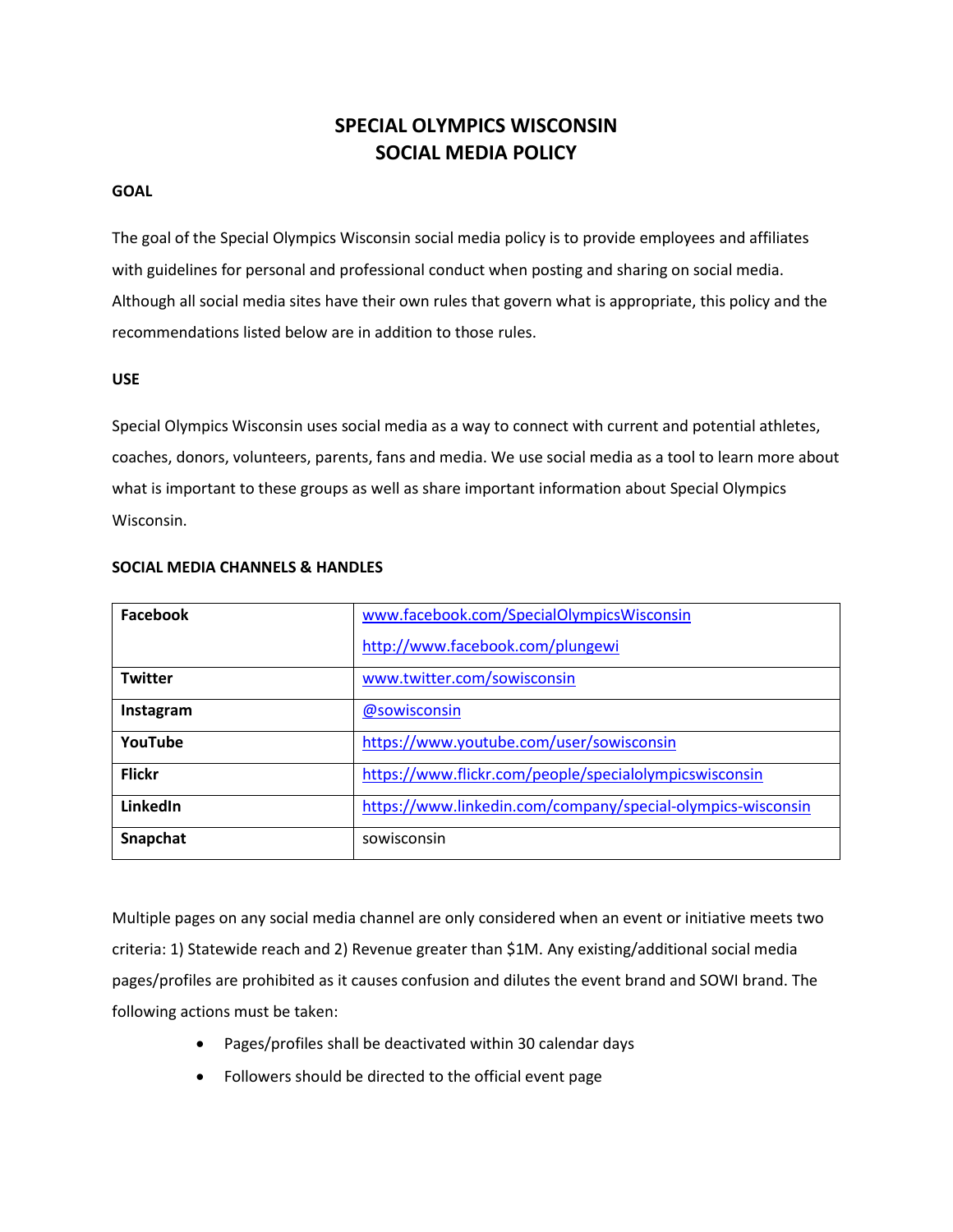Notification sent to your department head and the Marketing Department when action is complete

To request the development of a new social media page/profile, the event or initiative must meet two criteria: 1) Statewide reach and 2) Revenue greater than \$1M. If criteria are met, then a **Social Media** [Request](file:///C:/Users/mwolfgram/AppData/Local/Microsoft/Windows/INetCache/Content.Outlook/5Y8ZDR9J/Social%20Media%20Request.docx) must be submitted to your department head and the Marketing Department for joint approval.

If a social media account page/profile is approved, a member of the Marketing Department must be an administrator and/or given login credentials.

### **GUIDELINES**

Your personal and professional life could overlap when what is shared becomes part of the public domain and may reflect on the author personally and/or professionally. Remember that even after being deleted, posts and comments continue to live online in archival systems.

- Always protect confidential & proprietary information. Do not publish confidential information about Special Olympics Wisconsin, athletes, staff, volunteers, families, donors and community partners/sponsors.
- Respect the privacy of others. Do not publish or tag photos of others without their permission. Additionally, avoid publishing someone's last name, school or place of employment on social media if you do not have their permission. Contact the Marketing Department with any questions about using images of athletes, volunteers, families, etc.
- Refrain from posting images and video that would defame the Special Olympics brand, our athletes and partners; avoid images featuring use of alcohol and tobacco.
- Be mindful of copyright & intellectual property rights of others and of Special Olympics. Contributors may be held accountable for the information they publish on social media sites if it is illegal, defamatory, copyrighted, etc.
- Due to its rapid growth, many aspects of the law have not caught up with social media; so it is important to note that what you publish may be subject to public disclosure in legal proceedings. Acquaint yourself with th[e Social Media Communications Decision Tree.](file:///C:/Users/mwolfgram/AppData/Local/Microsoft/Windows/INetCache/Content.Outlook/5Y8ZDR9J/Decision%20Tree.pptx) If you are asked a question outside of your expertise, contact the Marketing Department or the appropriate SOWI staff member for guidance on a response.